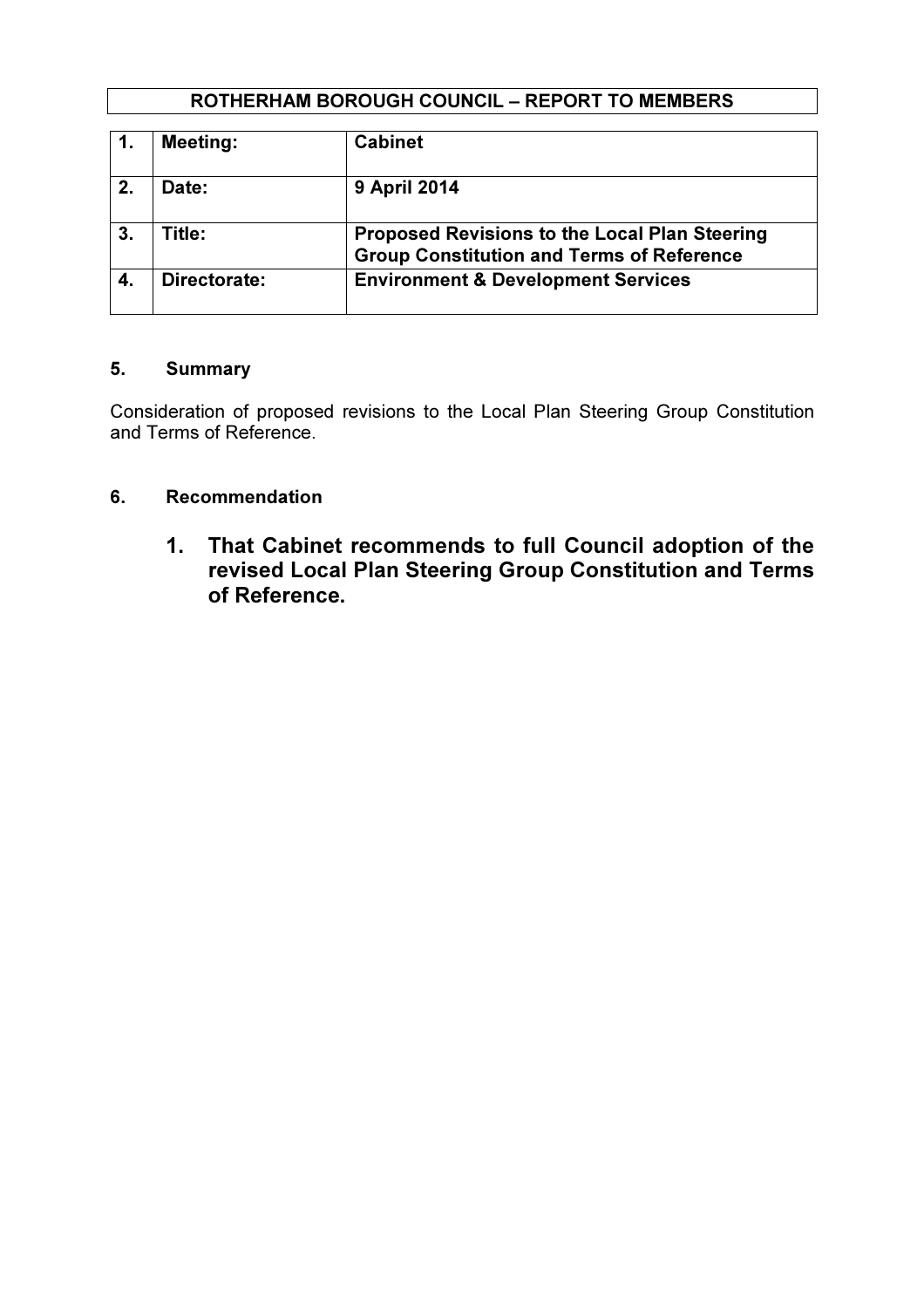# 7. Proposals and Details

## **Background**

The remit of the Steering Group was last revised in March 2010 (LDF Steering Group 23/4/10, Cabinet 28/4/10 and Council 21/5/10). Public consultation on the Local Plan and the involvement of members in the process was the subject of a spotlight review by Overview and Scrutiny Management Board in early 2012. The results of the review were reported to Cabinet 17/7/12.

The Local Plan Steering Group considered the proposed revisions to the group's Constitution and Terms of Reference at their meeting of 14/2/14 and, after consultation with the Director of Legal and Democratic Services, endorsed the changes at their meeting of 14/3/14.

It is generally accepted that the existence of a steering group, together with effective corporate support and adequate resources, is an essential pre-requisite of successful Local Plan delivery. Many other local planning authorities have similar informal officer/member steering groups to guide Local Plan preparation.

#### The Steering Group's role

The Steering Group, comprising senior politicians supported by corporate advisors, is intended to:

- Enable early political and corporate understanding and buy in to the preparation and review of the Local Plan
- Encourage informal discussion to guide ongoing technical work and formulate options, often on potentially controversial subjects (ie housing development sites)
- Facilitate improved efficiency in corporate and key stakeholder contributions to Local Plan preparation and consultations (ie the Rotherham Partnership)
- Help mitigate identified risks associated with delivering the Local Plan to quality, budget and timescale requirements
- Advise on reporting arrangements for key issues to be addressed within the Council's publicly accountable formal decision making process

## Why revise the remit of the Steering Group?

It is important that the Constitution and Terms of Reference remain fit for purpose. This is especially timely with another round of public consultation on the Sites & Policies document programmed for summer 2014. It is vital that all ward members have the opportunity to engage in the process prior to public consultation and are fully briefed on potential development sites in their area.

Updating of the wording of the Constitution and Terms of Reference is also required due to recent planning reform and revised regulations governing the preparation, consultation, examination and adoption of Local Plan documents.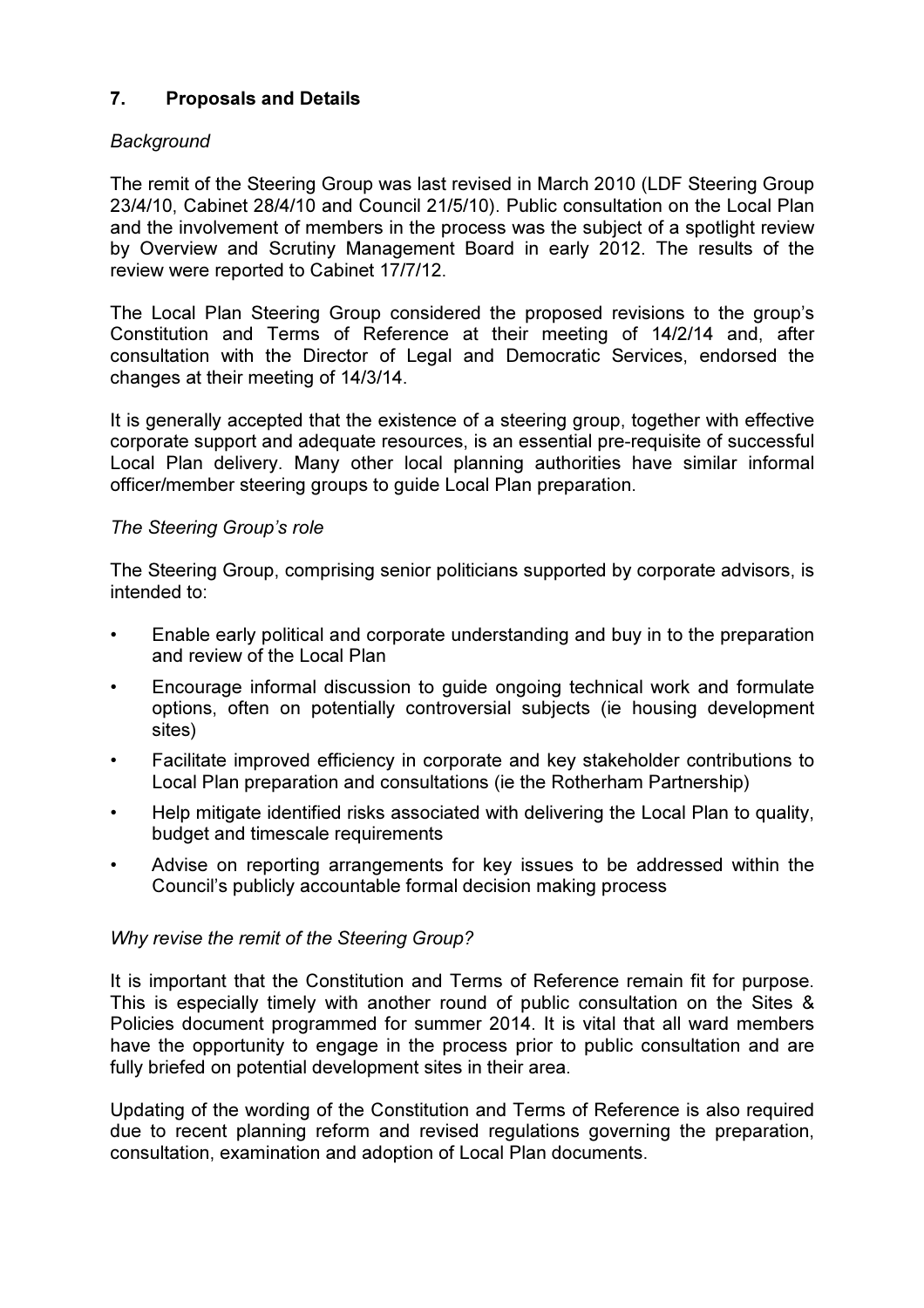#### Balancing efficiency with democratic accountability

The principal function of the Steering Group is to promote the timely and efficient preparation of the Local Plan. Informal discussion and debate within the Steering Group is intended to prepare the ground for key decisions to be made within the normal publically accountable reporting structures of the Council. The operation of the Steering Group is not intended to replace this process.

Public engagement in Local Plan preparation will continue to be via the methods and media set down in the Council's adopted Statement of Community Involvement (SCI) and bespoke consultation plans approved under this framework. A revised SCI is being drafted in light of revised government regulations for consideration by members in due course. Draft development plan documents will continue to be subject to public consultation and scrutiny before progressing to examination by a Government-appointed, independent planning inspector.

The Constitution and Terms of Reference have been revised to:

• give greater scope for ward members and parish council chairs to attend special meetings on issues of local importance, ie briefing on potential development sites in local areas

• update and future proof the document by referring in general terms to relevant officers and services input rather than listing named services, to reflect changes to Council structures

• refer to correct job titles for officers in the Council's scheme of delegation

• allow greater scope for all member briefing sessions and scrutiny overview of the Local Plan process

• reflect the revocation of regional strategies and other legislative changes

• reconfirm that Cabinet and full Council must approve a development plan document before it is published and submitted to government

#### The revised Local Plan Steering Group Constitution and Terms of Reference are set out in Appendix 1.

#### 8. Finance

There are no direct financial implications from this report although continuing to ensure the timely and efficient preparation of the Local Plan will accrue efficiency savings and improved receipts under Government grant incentives.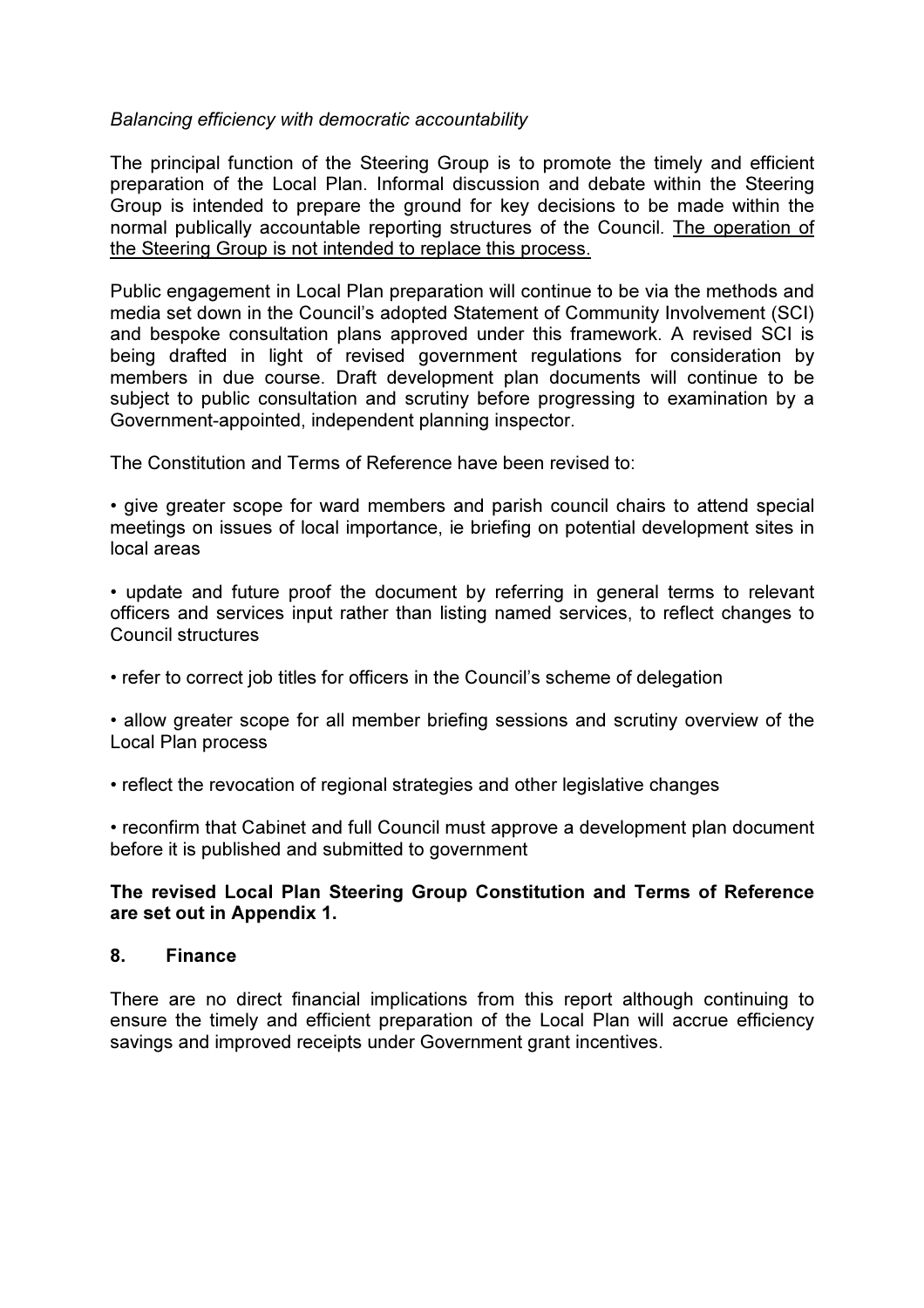## 9. Risks and Uncertainties

Complex reporting arrangements could cause further delays in Local Plan preparation. The proposed revisions will permit efficient internal reporting whilst still guaranteeing decision making at the appropriate Council level.

## 10. Policy and Performance Agenda Implications

Updating of the remit of the Steering Group will assist performance in meeting milestones in the Local Development Scheme and targets in the Corporate and Service Plan.

## 11. Background Papers and Consultation

The content and recommendations of this report have been discussed with the Director of Legal and Democratic Services.

## Contact Name:

Andy Duncan, Planning Policy Manager 01709 823830, andy.Duncan@rotherham.gov.uk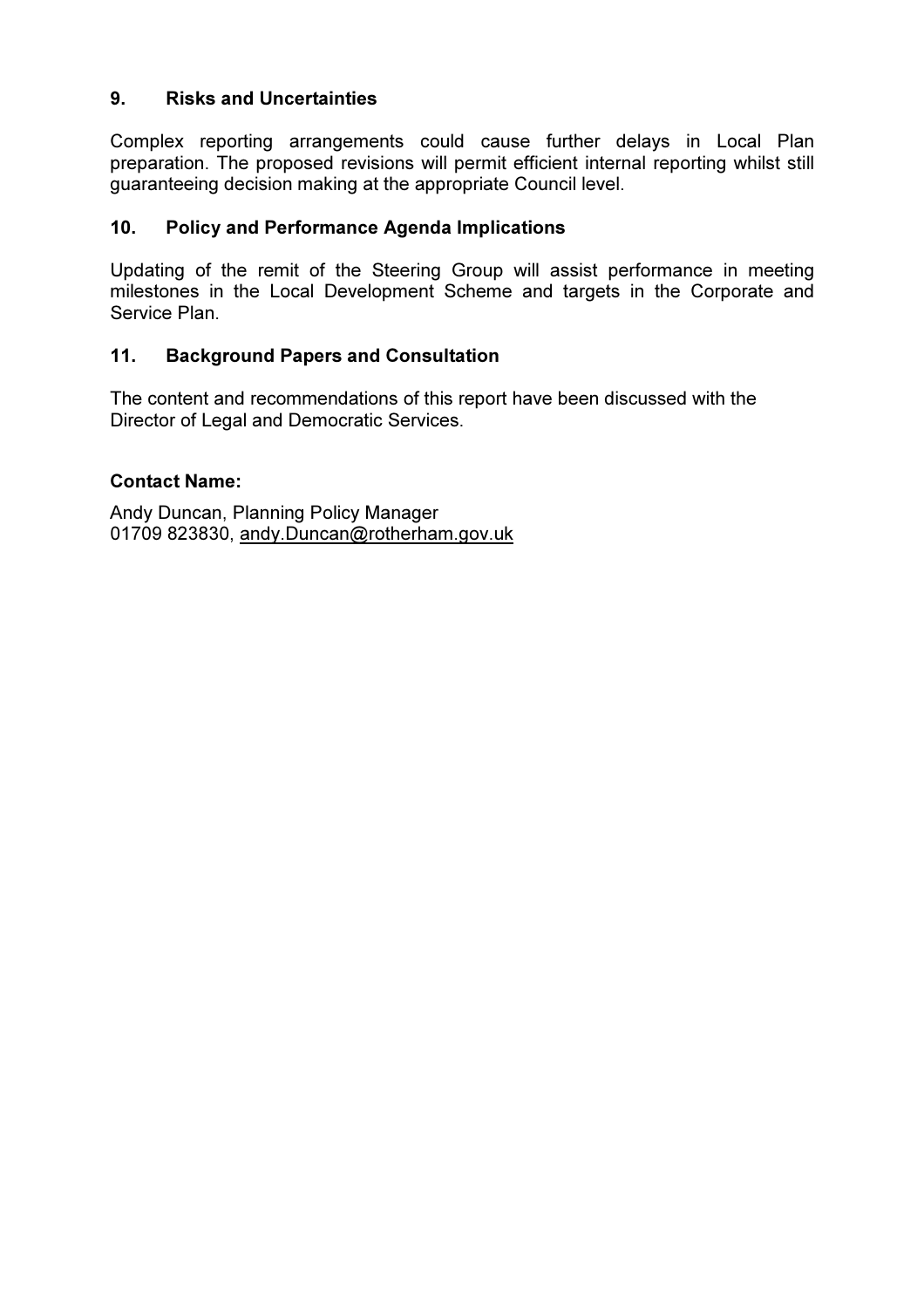#### APPENDIX 1: Revised Local Plan Steering Group Constitution and Terms of Reference

#### **CONSTITUTION**

The purpose of the Steering Group is to provide a forum for corporate discussion and political guidance on all aspects of the Local Plan and to oversee the statutory process of preparing Local Plan documents.

This requires:

- $\Box$  The Steering Group to have some decision making over routine Local Plan matters (excluding matters of policy) as set out in the Terms of Reference below.
- □ The Chair of the Local Plan Steering Group, in consultation with the Director of Planning, Regeneration & Culture, to prompt the attendance of appropriate Cabinet Members as required by agenda content. Appropriate ward members and parish council chairs to be invited to attend matters of specific local interest.
- □ Appropriate items to be referred to Strategic Leadership Team, Cabinet and the Rotherham Partnership. Steering Group minutes to be included on Cabinet agenda.
- □ Major issues to be dealt with in an open seminar or briefing sessions for all Council Members or reported to the appropriate scrutiny committee as required.
- □ The Rotherham Partnership Manager to receive Steering Group agendas and minutes with attendance prompted as appropriate. Other stakeholders to be invited to attend appropriate meetings as required.
- □ Relevant Council officers and departments to receive agendas and minutes and to attend meetings as appropriate. The Chair of the Local Plan Steering Group, in consultation with the Director of Planning, Regeneration & Culture, to determine circulation lists and periodically review attendance.